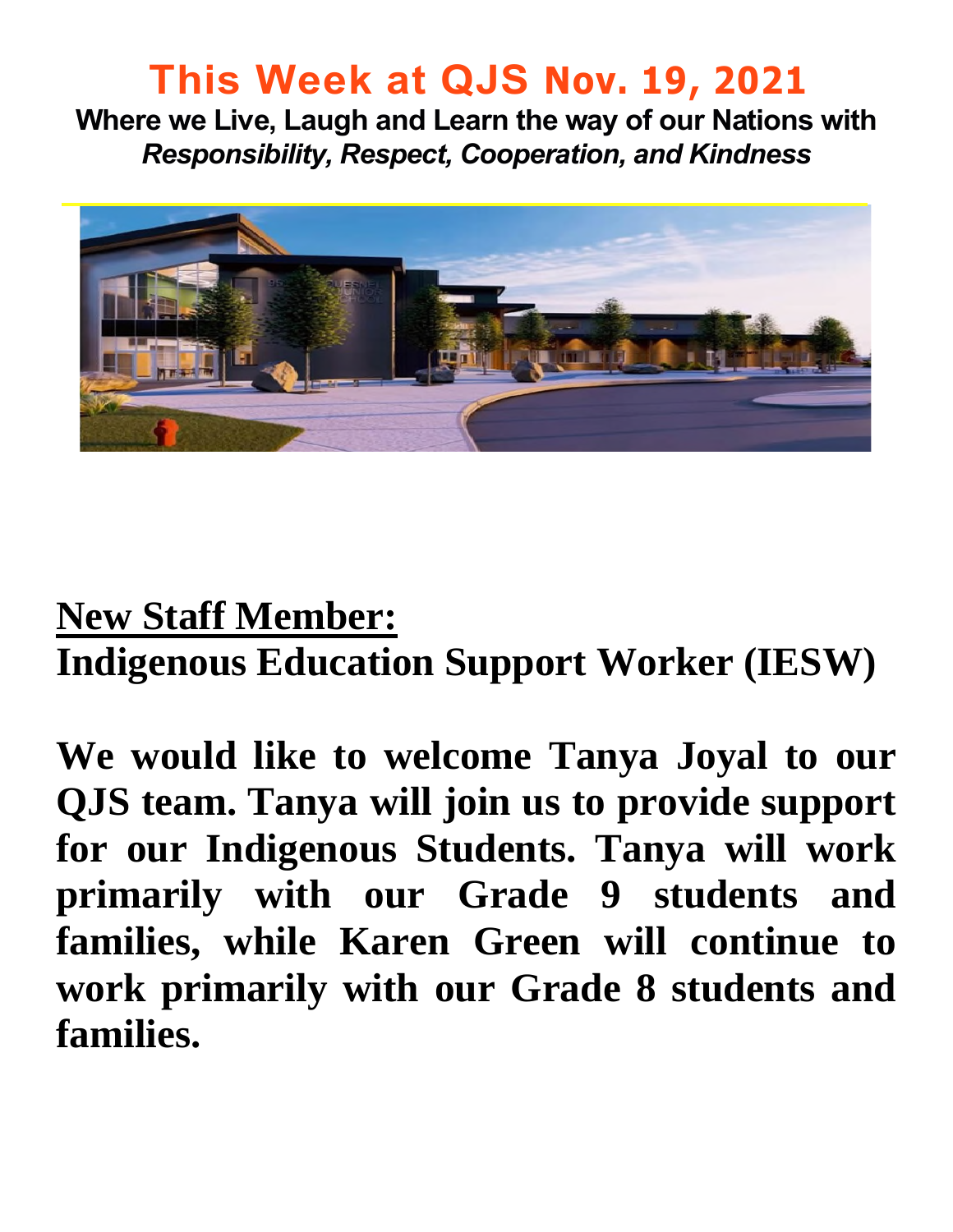# **Indigenous Voices and Allies Leadership Group**



#### **Special Meeting Wednesday, Nov. 24 E block in Cafeteria**

Sign up with Ms. Green, Ms. Joyal, or at the office (so we can order enough pizza).

**Your voice matters:**  What is working for you? What is not working?



Who has your back (who can you count on)?





### **Locker Reminder**

**Time to bring home gym strip for washing and remove old food and garbage. Things can get stinky quickly ;-)**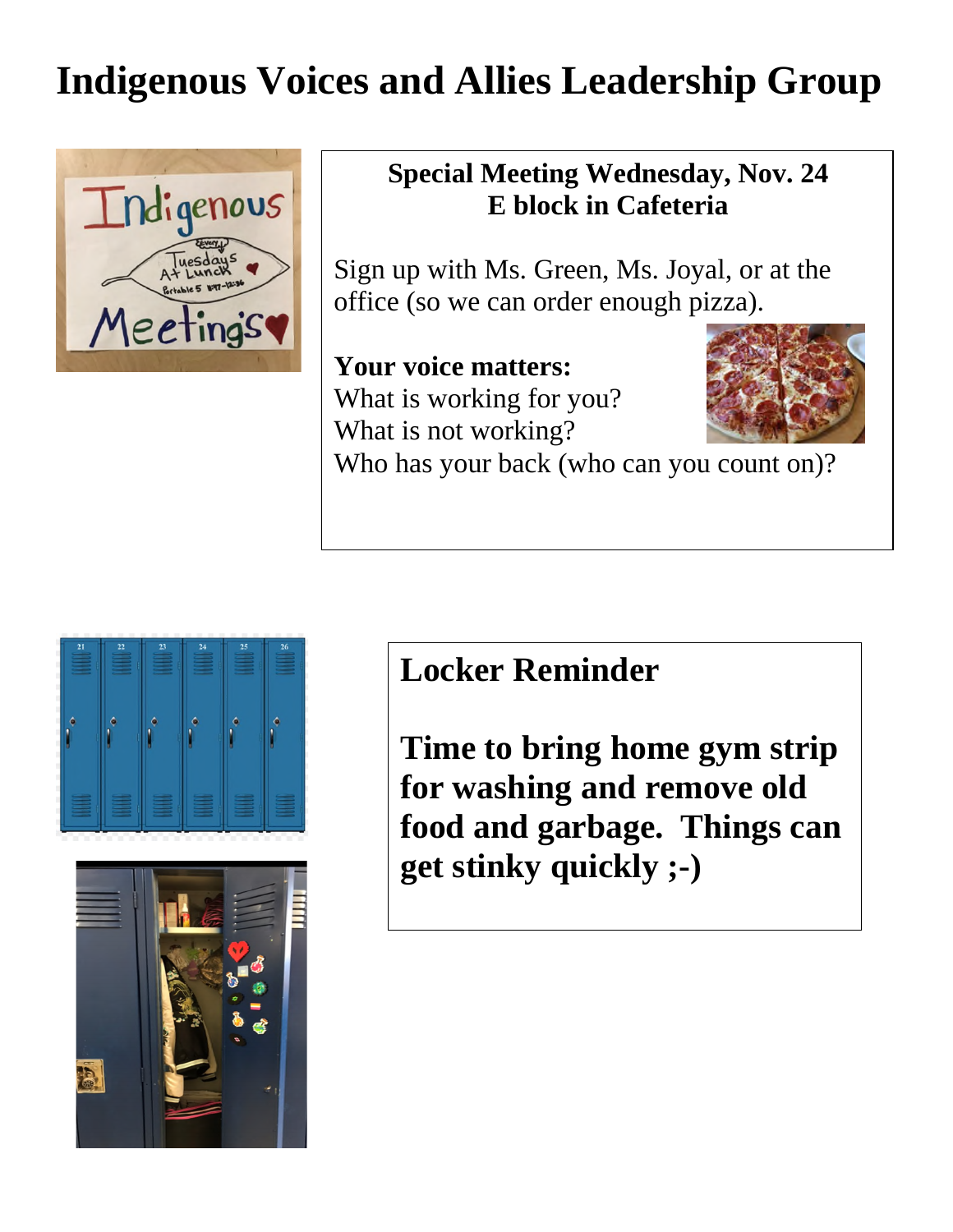**Cell phone use: Reminder to have a conversation with your child about safe and responsible use of** 

**the phone you let them use. During instructional time phones are to be used for instructional purposes only, and at the discretion of the teachers. Students should** 



**expect to hand in their phone to the teacher if requested. Refusal to comply with this request will become a discipline referral and may result in the creation of a phone plan for school.** 

**\*It is NOT the right of the student to have their phone in the class. Significant research indicates an increase in student learning when cell phones are not active during class time.** 

# **Employment Opportunity:**

### **Noon Hour Supervisor Position**

Like to spend time with young people? Want to be part of making our school a safe place to be? Interested in joining our QJS Team?

**Contact Trish Simpson 250-255-6057, or call QJS 250-747-2103.**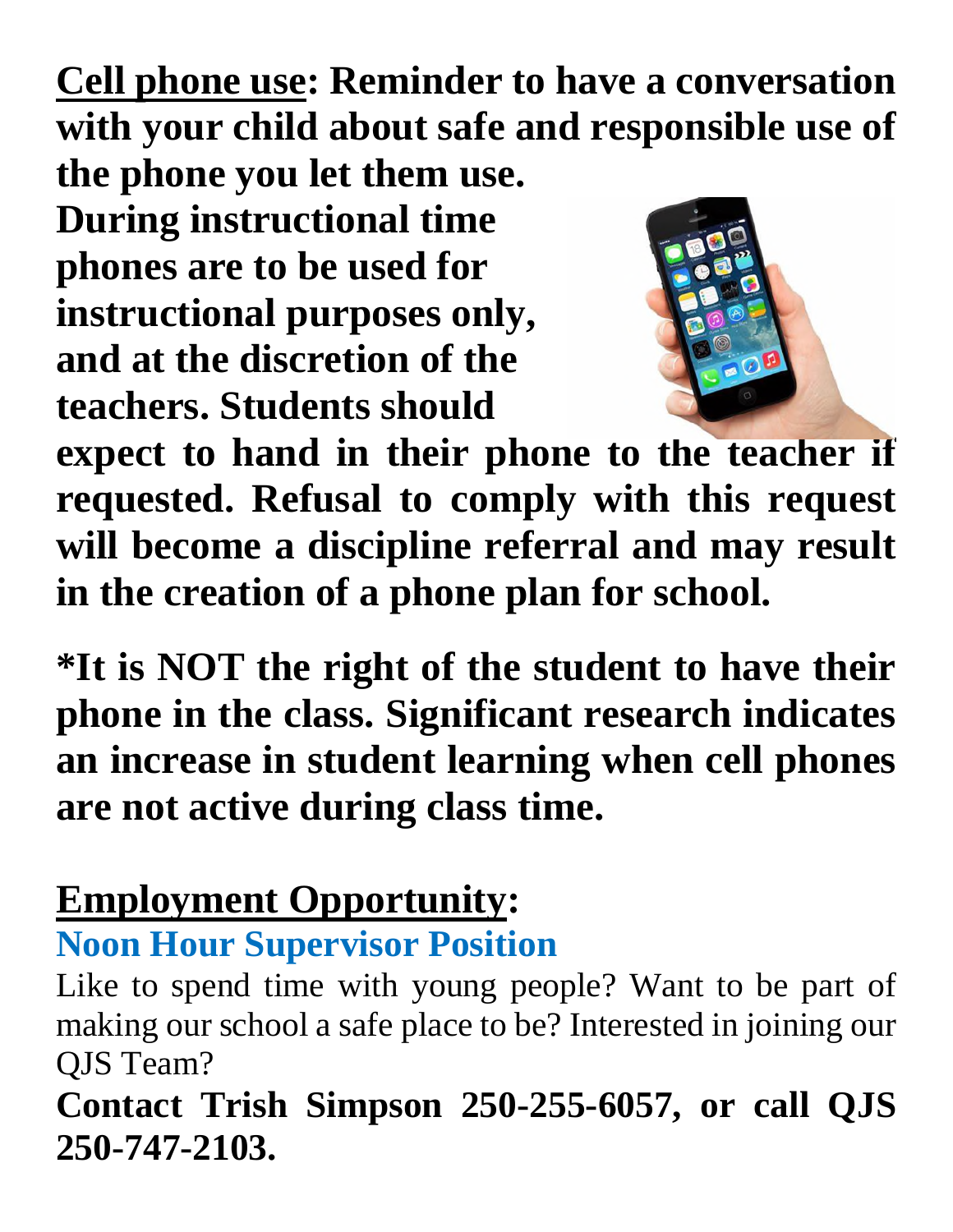**CAFETERIA: We do have a vendor but they are looking for staff to run the QJS concession. We think we are close… we all hope it is open for students soon. Thanks to everyone for your patience.** 

## **Lunch: Ordering food to be delivered?**

**NOT at this time. With the amount of illness in our community we are trying to limit the number of outside contacts with students at school. Please send your child with a lunch or they may pick up something to eat (join the lunch program) on the stage.** 

### **LUNCH ACTIVITIES:**

**Mon/Wed/Fri - Gym open Tues: Indigenous Voice Leadership Group - Port 5 Wed: Rainbow Club - Room 201 Fri: Board and Card Games – Room 306** 

#### **LUNCH TIME FUN Staff vs. Students Volleyball Challenge Who do you think was victorious?**



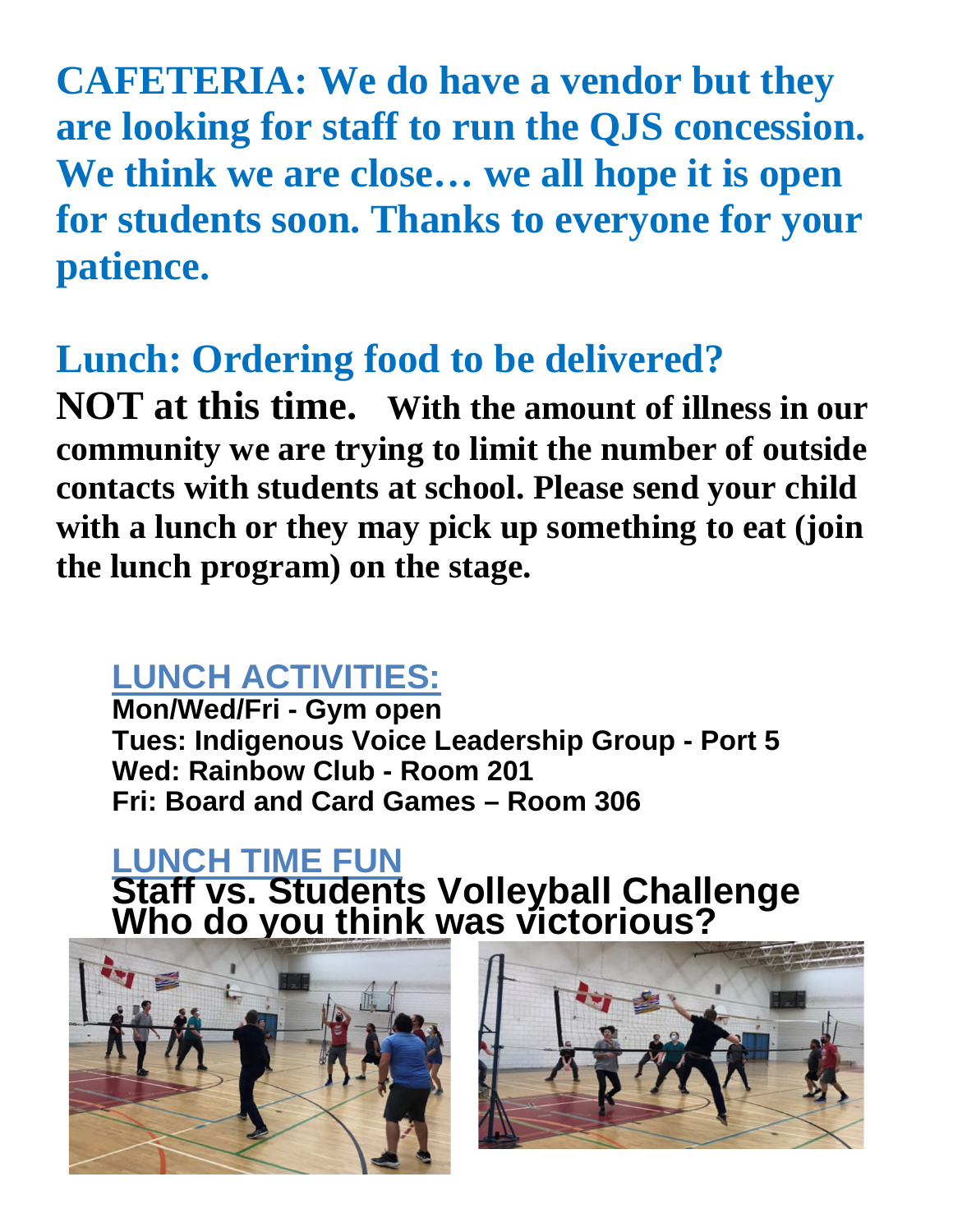# **What is going on in classes?**

### **Learning Math can be fun with Fractions Bingo (Gr. 8)**



### **PAC UPDATE: Next meeting Tuesday, Dec. 7th 7:00**

#### **2021-2022 Executive:**

**Melissa Pollock- President Kellie Olsen- Vice President Melissa Gonzales- Secretary Shawna Mckenzie- Treasurer** 



**To get more information you can visit the QJS Parent Advisory Council Facebook Page [https://www.facebook.com/QJS-Parent-Advisory-Council-PAC-](https://www.facebook.com/QJS-Parent-Advisory-Council-PAC-107601454861758)[107601454861758](https://www.facebook.com/QJS-Parent-Advisory-Council-PAC-107601454861758)**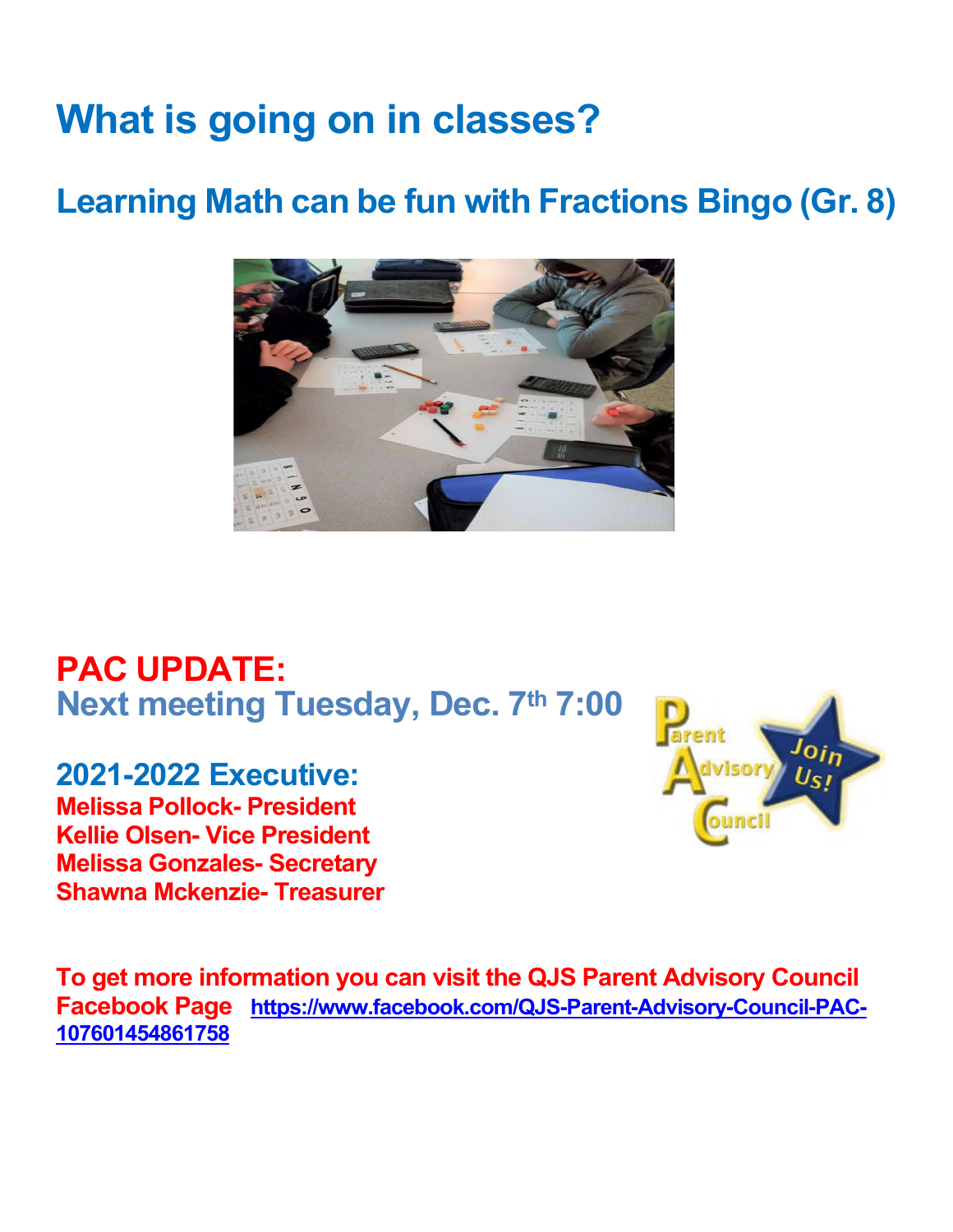# **Shopping for QJS clothing? Order NOW… Last of the QJS Spartan wear.**

**School Apparel: Clothing items for purchase, go [www.idealembroidery.ca](http://www.idealembroidery.ca/) to the "CUSTOM SHOP" tab** 

**Username: Idealshop Password: qjs2021**





### **Purdy's Chocolate Fundraiser! Open until Nov 29 -Dec 13 pick-up/delivery.**

### **Link <https://fundraising.purdys.com/658058-87470>**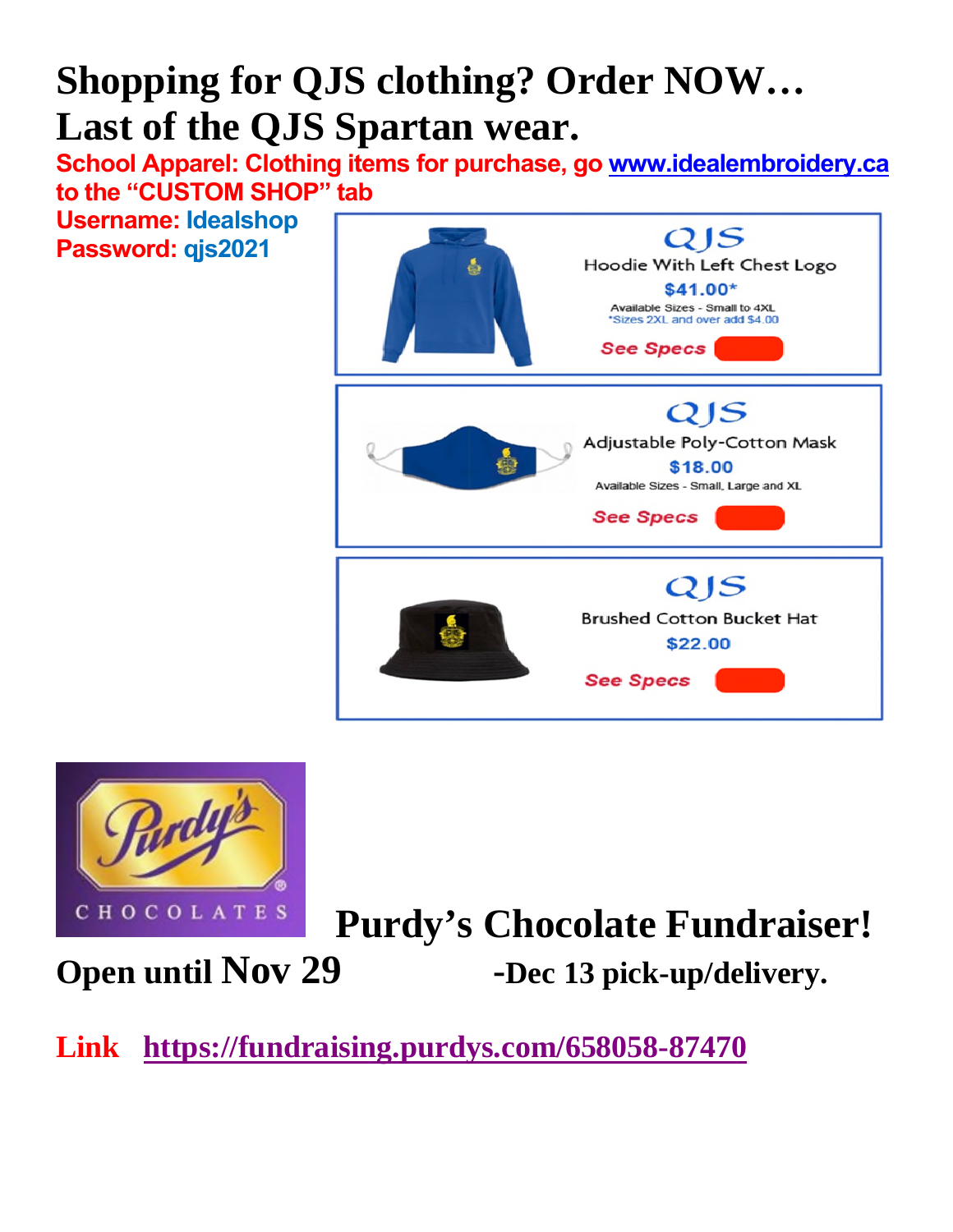# **Tru Earth Fundraising Store (QJS)**

# **Shop for Christmas and support our school**

<https://fundraising.tru.earth/qjsPAC>

An amazing B.C. company making a difference environmentally and socially.



#### **About Tru Earth**

Tru Earth launched in April of 2019 by three friends in British Columbia Canada who had a vision to reduce the number of plastic laundry jugs that end up in landfills every year. Every year 700,000,000 laundry jugs are unable to be recycled and end up in landfills. To date Tru Earth and our community of Change Makers have helped reduced this by 2 million with our revolutionary laundry strip technology.



### **Upcoming Events:**

November 25 – Lockdown Drill November 26 – NI Day – NO School for students *(Teachers working and learning on our Indigenous Focus Day)* December 3 – Term 1 ends December 16 – Report Cards sent home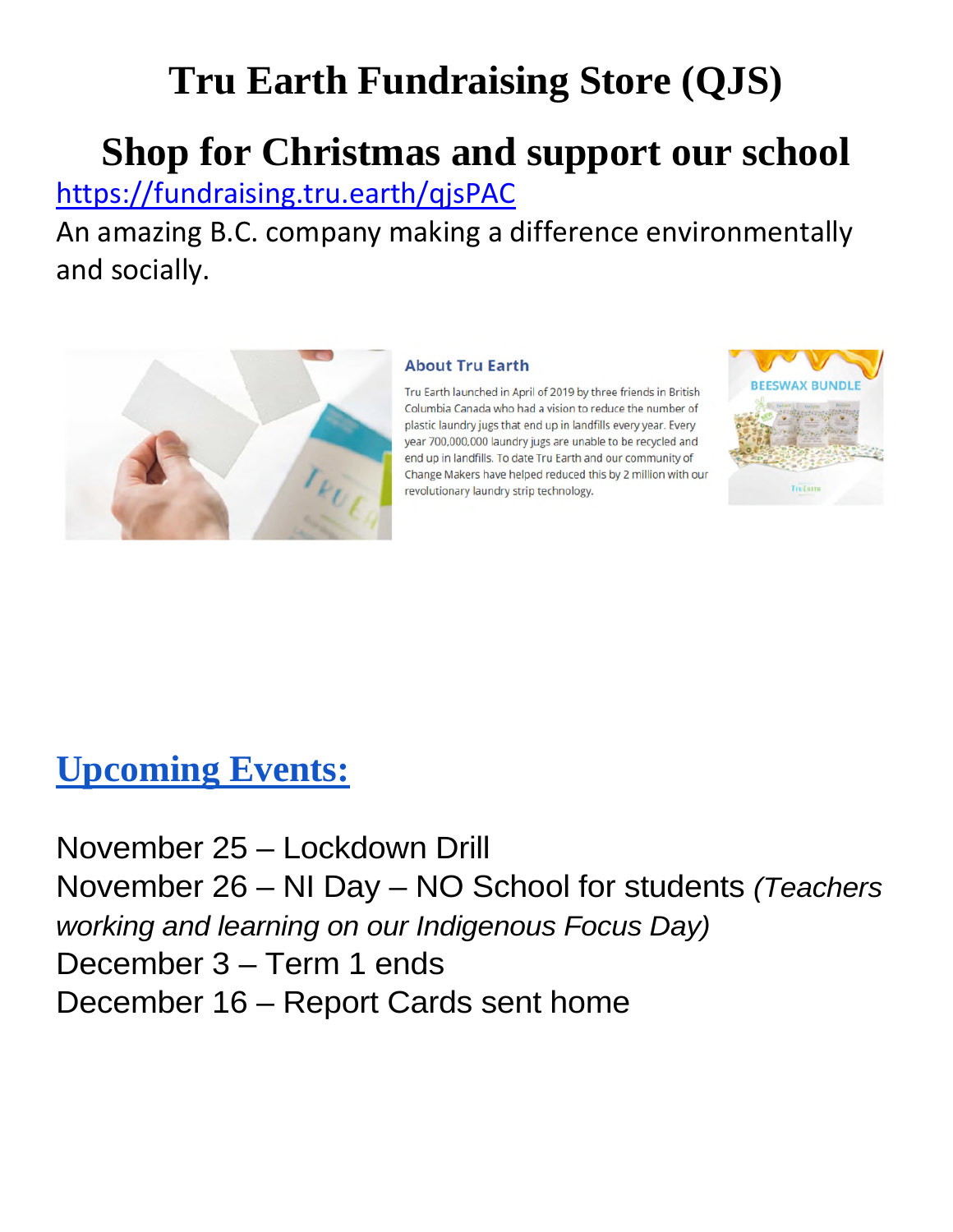

### **NEW: IN THE PARENT'S CORNER Information for Parents**

*\*Here we post some links and information we hope you find helpful.* 



### **The Talk to Have About Instagram At Home Right Now VIFONGT**

It has been an unbelievable week with Facebook and its other companies going down not once, but twice, and witnessing the former Facebook employee, Frances Haugen — the whistleblower who released key documents — testify for three hours in front of a Senate hearing. Haugen was so freaking eloquent and on point. I am so happy to have her bright mind, along with that of Tristan Harris, both working to promote policy changes.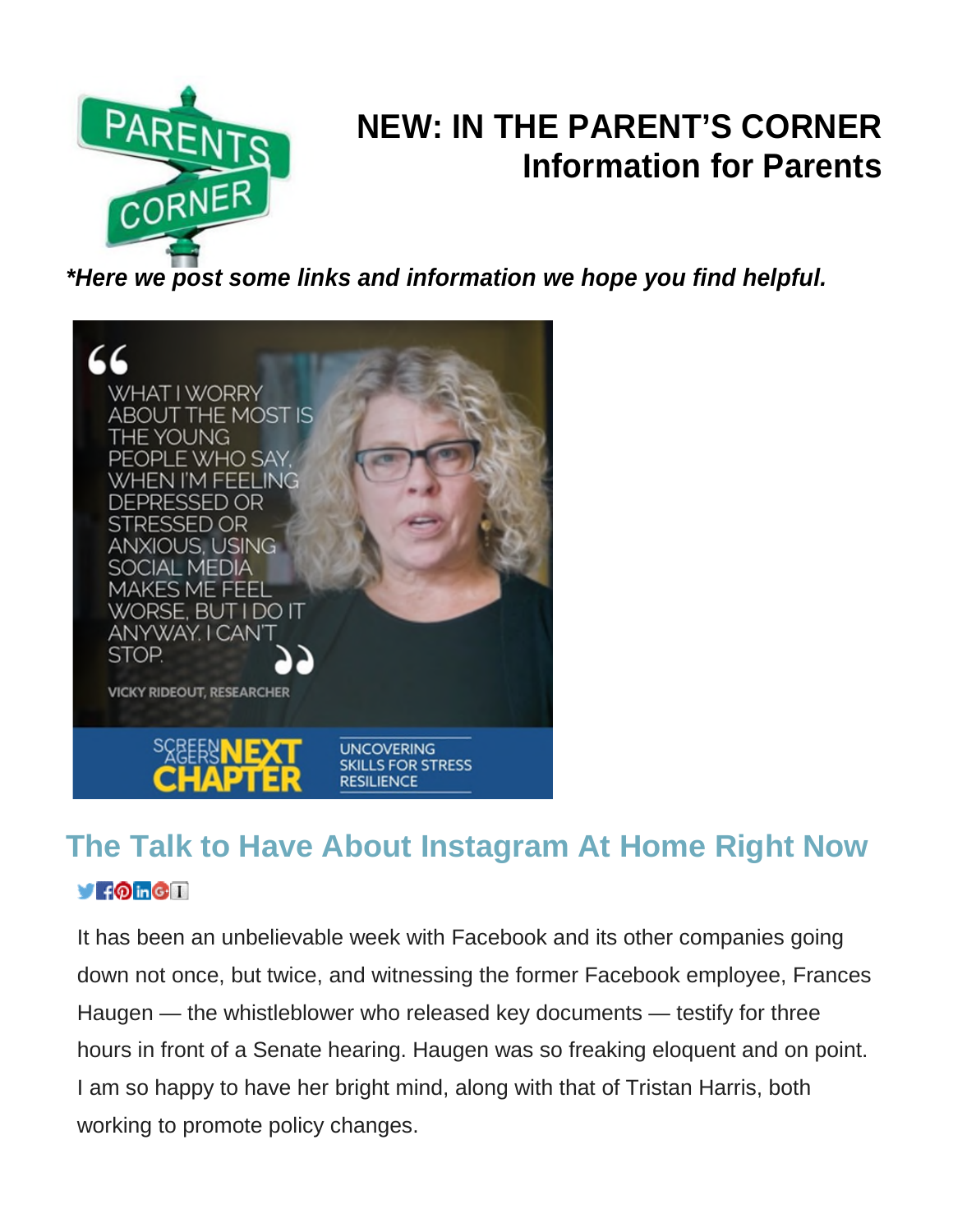This week [I was asked to speak on CNN](https://screenagersmovie.us12.list-manage.com/track/click?u=836fba7e80cfddf96ec96c454&id=7e1048eacf&e=e21bafb256) about how Instagram can impact youth mental health. I was glad to voice my concern, and it has been great to see so many others speaking out. I want to encourage everyone to be vocal right now. Our voices matter.

Let me give an example from the past.

In 2016 FB (and Instagram) asked me to come to their headquarters and show *[Screenagers](https://screenagersmovie.us12.list-manage.com/track/click?u=836fba7e80cfddf96ec96c454&id=e9b86b9dd3&e=e21bafb256)* to their adolescent division. I spoke about negative emotions that were happening to young people related to social media and my concerns about excessive use and addiction. Our conversation was very much a back and forth, and they were open to discussing the benefits and risks of their platforms on adolescents.

Around that same time, Facebook was talking about developing a Facebook-type product for youth younger than 13. Fortunately, there was pushback from the public, and this never came to fruition.

Now we have learned that they have been thinking of doing the same thing for Instagram — making an Instagram version for kids younger than 13. But the public outcry worked, as they have halted efforts for now.

Our voices matter. [Helping our kids become more knowledgeable](https://screenagersmovie.us12.list-manage.com/track/click?u=836fba7e80cfddf96ec96c454&id=e75ab35128&e=e21bafb256) about the issues transpiring about these companies and platforms can help them become more vocal about these concerns, whether that's now or sometime later in their lives. Read [more in today's blog.](https://screenagersmovie.us12.list-manage.com/track/click?u=836fba7e80cfddf96ec96c454&id=daa49518e4&e=e21bafb256)

#### **Questions to get the conversation started:**

- **1. See if you can start today's discussion by sharing a recent time you had a negative feeling related to social media. And did you stay on it, or were you able to stop?**
- **2. Now how would your child or students answer that same question?**